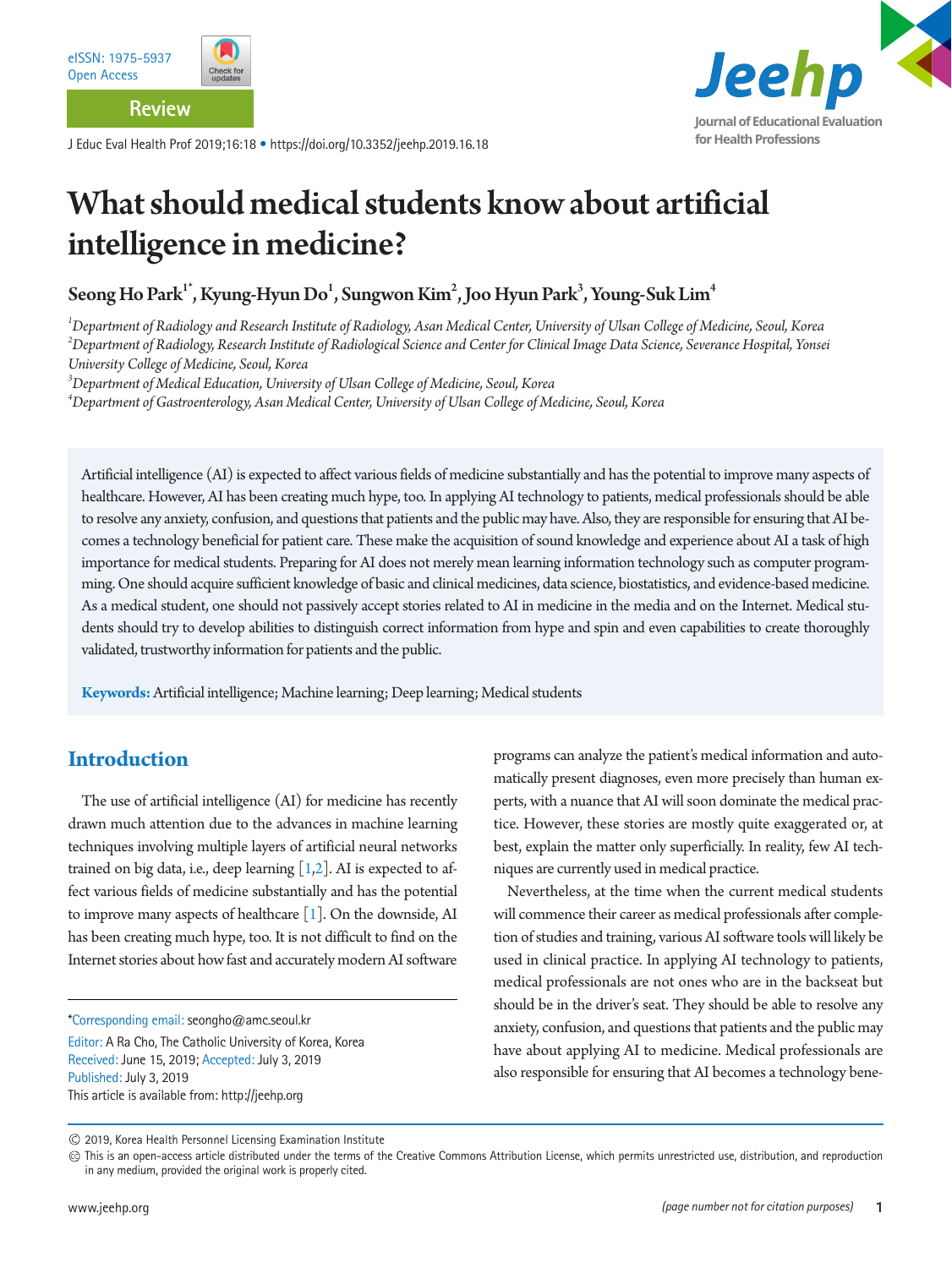ficial for patient care. These make the acquisition of sound knowledge and experience about AI a task of high importance for medical students. The purpose of this article is to provide a succinct summary of the current state of AI from a medical viewpoint and suggest what medical students should do to prepare for the era of AI in medicine.

# **Artificial intelligence-related terms**

AI is a broad term that refers to algorithms that allow computers to perform tasks requiring human cognitive abilities. With the recent development of deep learning technology, the terms 'deep learning' and 'AI' are increasingly often used as synonyms. The hierarchy of common AI-related terms are visually summarized in [Fig. 1](#page-1-0) [\[3\]](#page-3-2).

#### **Hype versus reality**

Since the Go champion Sedol Lee was defeated in early 2016 by Google's AlphaGo developed using deep learning technologies, AI has often been referred to by lay media and some people as a technology that would replace many physicians in the foreseeable future. However, 3 years later, now ironically, worries exist that many companies developing AI software tools for medical use are facing the risk of shutting down. In other words, AI software tools for medical applications that have been developed so

<span id="page-1-0"></span>

**Fig. 1.** Hierarchy of artificial intelligence-related terms. CAD and CDSS are the most common types of software tools in the application of AI in medicine. CAD, computer-aided detection/diagnosis; CDSS, clinical decision support system; CNN, convolutional neural network; RNN, recurrent neural network.

far are not being consumed in real-world clinical practice. Why?

The most important criterion for adopting AI technology in medical practice is that the technology should help provide better quality care for patients and improve healthcare outcomes of the patients, that is, create quality and value for patients. One notable example of failure by not fulfilling this requirement is IBM's Watson for Oncology. This AI software designed to provide information to assist cancer diagnosis was released in 2013 by IBM and was introduced by 8 hospitals in Korea (Republic of) in 2016 and 2017 (none since 2018) [\[4](#page-3-3)]. However, unlike what has been exposed to the public, diagnostic suggestions provided by Watson for Oncology were not as accurate as expected. As a result, the initial atmosphere of triumph was soon superseded by a sober evaluation of advantages and drawbacks [[5](#page-4-0)[,6](#page-4-1)]. In fact, the MD Anderson Cancer Center, one of the best cancer hospitals in the United States, attempted to introduce Watson for Oncology early in 2017, but found problems and stopped the project after having spent \$62 million [\[7\]](#page-4-2). Also, IBM laid off approximately up to 70% of staff in the corresponding business division in the first half of 2018  $[8]$ . Just as drugs and any other medical devices are required to pass a strict validation of safety and efficacy before they can be used for patients, thorough clinical validation before clinical adoption is critical for AI technology, too, regarding how accurate it is and how large of a benefit with patient care it can provide without creating any inadvertent harms [\[9](#page-4-4)[-13\]](#page-4-5).

One of the key points to consider when evaluating the accuracy of an AI algorithm is external validation, i.e., testing the algorithm accuracy using datasets collected independently from the training dataset [\[11](#page-4-6)[,14](#page-4-7)[-17\]](#page-4-8). This is due to strong data dependency of AI algorithms. The process of training AI algorithms is different from that of human learning, as the latter is based on understanding concepts and principles, while the former is based on the search for patterns in given data without an understanding of concepts and principles  $[18]$  $[18]$  $[18]$ . When a large amount of data is input to a computer, it creates mathematical formulae (i.e., a mathematical representation of the patterns) that associate the data to answers to afford AI. Modern AI technologies such as deep learning are known to have high accuracy compared to past technologies in finding the patterns. However, they have a strong dependency on training data. While high accuracy is generally guaranteed within the data used for training, the accuracy for data that were not used for training can be low. The accuracy of AI algorithms cannot go beyond the information inherent to the datasets on which they are trained and cannot avoid the biases and errors in the training data. This strong data dependency of AI poses a particular concern in the medical field  $[19]$  $[19]$ . The datasets used to train AI algorithms for medical applications are prone to various selection bi-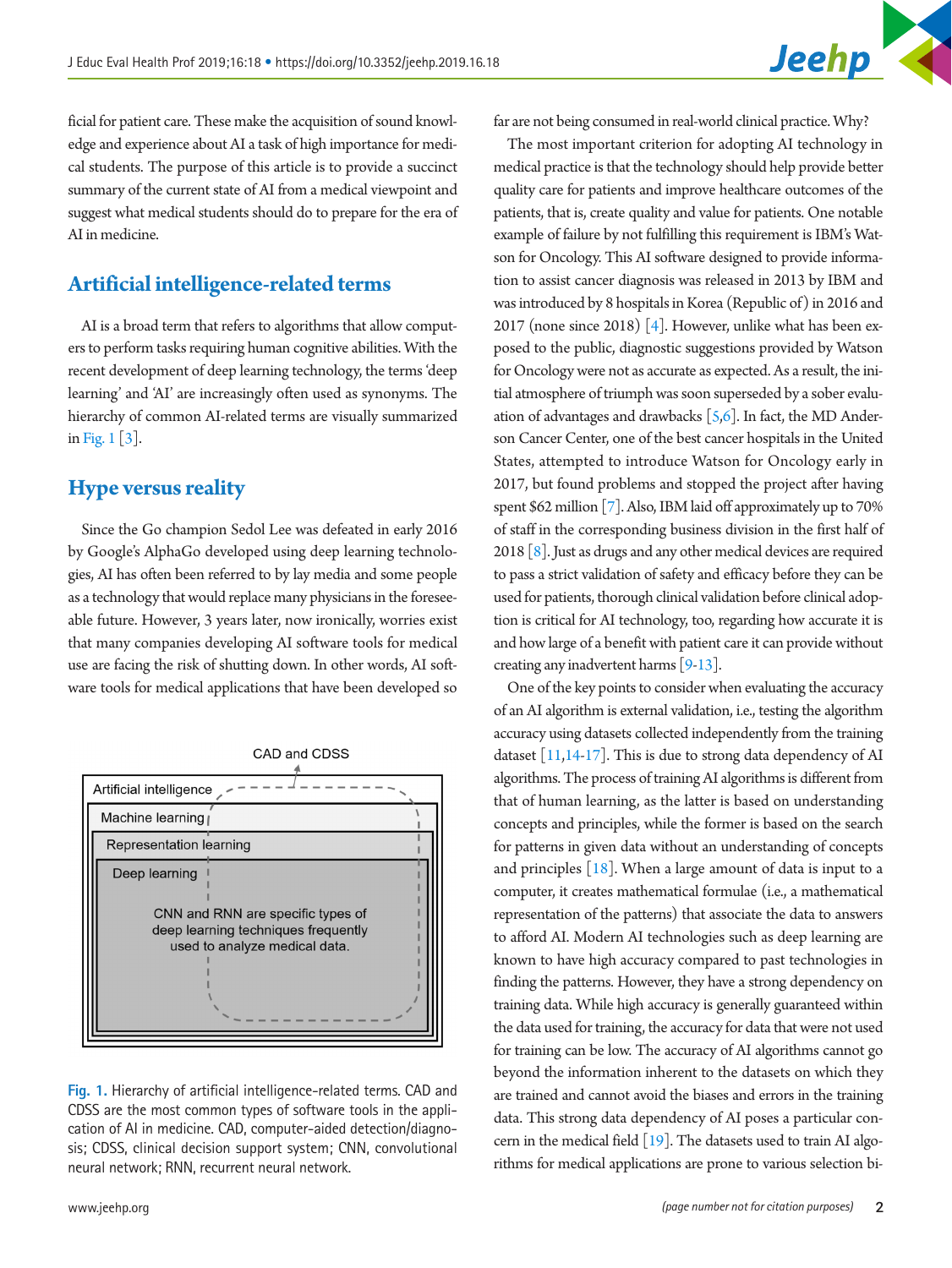

ases and may not adequately represent target populations in real-world clinical practice for many reasons [\[19](#page-4-10)]. Also, unexpected situations can occur in real-world clinical practice at any time, not infrequently  $\lceil 19 \rceil$ . As a result, there is a genuine risk that the accuracy of an AI algorithm may drop if the AI software is applied to the data and patients of another hospital or data acquired from other imaging systems or methods [[13](#page-4-5)[,20-](#page-4-11)[23](#page-4-12)]. Likewise, it is uncertain how accurately an AI algorithm would perform in various real-world practice settings until it is validated directly in such clinical environments.

For proper validation of the clinical accuracy of AI algorithms, the test data should have the following features  $[11,16,17]$  $[11,16,17]$  $[11,16,17]$ :  $(1)$ data collected avoiding biases from specific indications (i.e., target patient groups in well-defined clinical scenarios) to which the AI software will be applied; (2) data from hospitals other than the institution in which the data for AI training were collected, and (3) data collected from multiple institutions. Also, whenever possible, prospectively collected data should be used [[11](#page-4-6)[,14](#page-4-7)[,16,](#page-4-13)[17](#page-4-6)]. However, most AI software applications for medical use developed until now have not been validated in this way  $[24]$ , and the lack of appropriate clinical validation for AI algorithms, a phenomenon referred to as 'digital exceptionalism,' raises a significant concern [\[25](#page-4-15)[,26\]](#page-4-16).

The second criterion for adopting AI technology in medicine is that it should support healthcare providers or hospital administration if not directly helps patients. One successful example well addressing this point is an AI software developed and introduced by the University of Pittsburgh Medical Center (UPMC) [\[27\]](#page-5-0). This software analyzes data of hospitalized patients and estimates the probability of re-hospitalization within seven and 30 days after discharge. In the United States, the hospital may not receive reimbursement from insurers if a patient is re-hospitalized within a short period after discharge, and the early re-hospitalizations may ultimately work as a disadvantage to the hospital when it makes a contract with insurers. Therefore, it is crucial for hospitals to reduce the rate of early re-hospitalizations. UPMC is now reported to be reaping the benefits of its investment of \$100 million in the enterprise analytics [\[27\]](#page-5-0).

#### **What can artificial intelligence do for medicine?**

If properly designed and used, AI technology could reinforce many weaknesses in current medical practice [\[1\]](#page-3-0). If time-consuming processes that require simple repetitive work are taken care of by AI, it would substantially reduce the fatigue of healthcare providers, and physicians could spend more time in facing with patients and concentrating on more complicated medical tasks [\[1](#page-3-0)].

AI technology may also reduce the number of inadvertent errors in clinical practice and may decrease differences in judgments among medical professionals. If patient conditions can be monitored 24 hours a day by AI systems, which would practically be impossible for humans to do, the patients may be managed more safely. Furthermore, new patterns discovered by AI through the analysis of big data from clinical practice may lead to the development of new biomarkers for diagnosis and treatment. Inputs by medical professionals who understand medicine, specific details of clinical practice, as well as patients, are critical for realizing these expectations. Many medical AI software applications developed to date were created mainly to make use of large data that happen to have already been available rather than addressing the actual needs identified by practitioners in real clinical world (i.e., definition of problems or pertinent use cases in real-world practice first, followed by data collection to address the needs). It is another reason why AI software applications developed so far are rarely used in clinical practice and highlights the importance of input by medical professionals who actually take care of patients on the spot.

#### **Which medical sector will be most affected by artificial intelligence?**

It was spoken merely a few years ago that AI might soon replace specialists in radiology or pathology departments. However, with increasing understanding of AI, we now know that these premature "predictions" are only revealing a very shallow understanding of the technology and its application in medicine at the time. Do we not have to worry about AI replacing physicians then? In many cases, AI tools for medicine mostly play the role of a virtual assistant for physicians and healthcare systems, helping them to provide more accurate and efficient patient care, of which typical examples are many AI tools that have been being developed in the fields of radiology and pathology. On the other hand, in the setting of managing common chronic illnesses or primary healthcare, AI could be designed and used as a virtual assistant for patients and the public  $[1]$ . For example, patients pondering about whether or not to visit physicians for counseling or examination related to their minor health issues or patients wanting their prescription for chronic medication reissued might want to have AI do some of these functions so that they could save hospital visits. A similar scenario may also apply to emergency room visits. For example, if an AI system can make a suggestion using skin photographs taken with a smartphone in a child who has skin rash and fever at night regarding whether the child should visit the emergency room immediately or visit a pediatrician's office the following day, the number of children visiting the emergency room during the night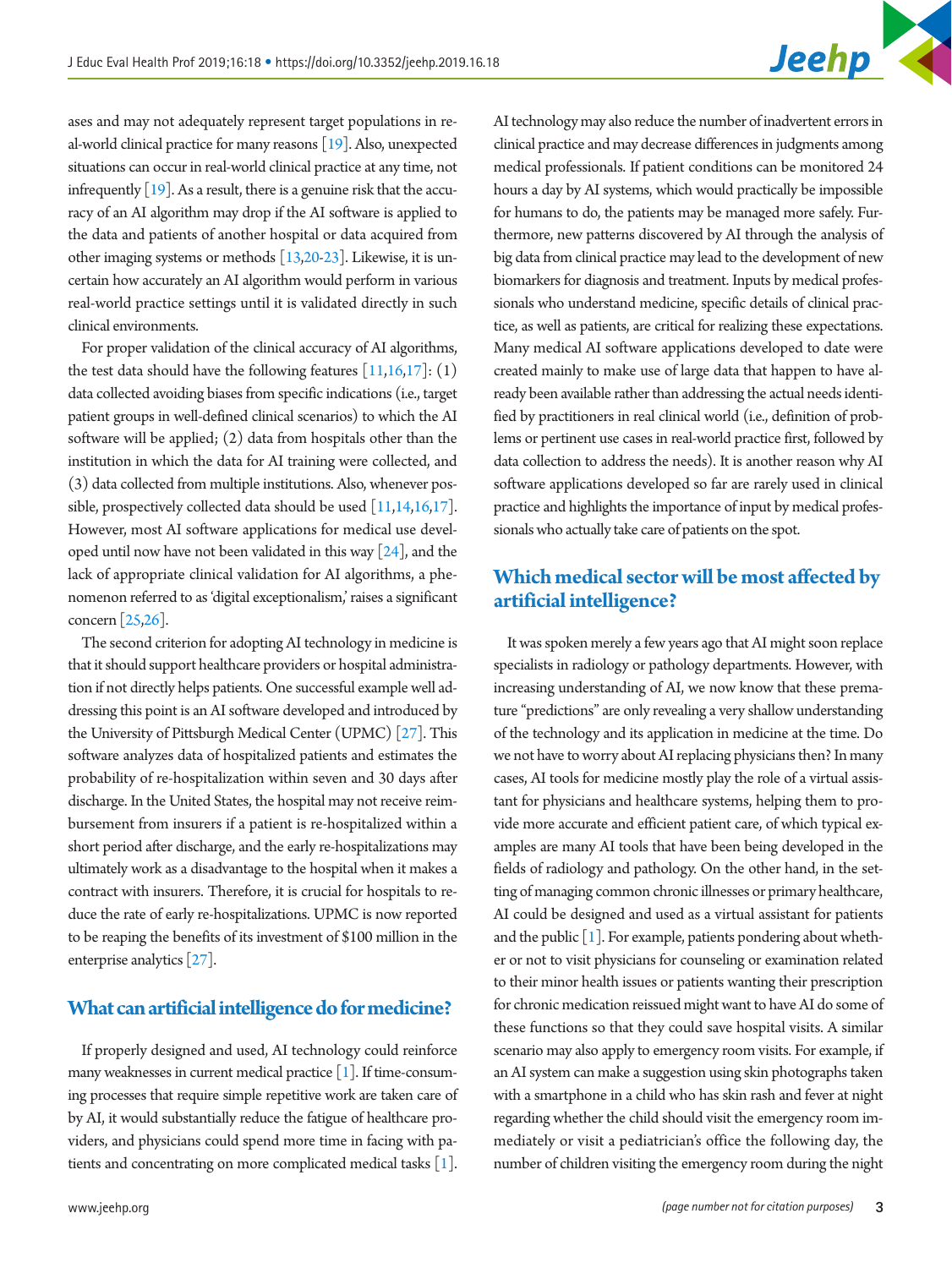

might decrease. In these scenarios, AI algorithms provide information directly to the patients and enable them to take their healthcare into their own hands. The work for developing AI algorithms of this kind has lagged behind AI for clinicians and healthcare systems [\[1\]](#page-3-0). However, AI tools for directly coaching patients and the public about common chronic conditions and mild health issues will likely soon become a major topic for discussion regarding AI in medicine given the large volume that these take in healthcare. Medical professionals in the AI era have an important responsibility in clinically validating the tools, providing trustworthy information about them, and making the right decisions about their adoption in the best interest of the patients.

#### **What should medical students do to prepare themselves for artificial intelligence?**

Medical students should acquire the appropriate knowledge and experience required for them to act as ones who take the ultimate responsibility for their patients when applying the AI technology to them. Preparing for AI does not merely mean learning information technology such as computer programming. One should acquire sufficient knowledge of basic and clinical medicines (which constitute the fundamentals of medical practice and are keys to understanding how to use AI for medicine), data science, biostatistics, and evidence-based medicine. Even as a medical student, one should not passively accept stories related to AI in medicine in the media and on the Internet. Medical students should try to develop abilities to distinguish correct information from hype and spin [\[28](#page-5-1)] and even capabilities to create thoroughly validated, trustworthy information for patients and the public. While the curricula at medical schools would have yet to evolve to accommodate the educational needs sufficiently, some medical colleges in Korea (Republic of) such as University of Ulsan and Yonsei University have recently started providing AI-dedicated elective courses to the students.

### **Conclusion**

AI is expected to affect various fields of medicine substantially and, if properly designed and used, has the potential to reinforce many weaknesses in current medical practice and improve many aspects of healthcare. Healthcare professionals are responsible for ensuring that AI becomes a technology beneficial for patient care. Medical students should develop abilities to distinguish correct information about AI from hype and spin and even capabilities to create thoroughly validated, trustworthy information for patients and the public to prepare for the era of AI in medicine.

Seong Ho Park: [https://orcid.org/0000-0002-1257-8315;](https://orcid.org/0000-0002-1257-8315) Kyung-Hyun Do: [https://orcid.org/0000-0003-1922-4680;](https://orcid.org/0000-0003-1922-4680) Sungwon Kim: [https://orcid.org/0000-0001-5455-6926;](https://orcid.org/0000-0001-5455-6926) Joo Hyun Park: [https://orcid.org/0000-0001-8029-0316;](https://orcid.org/0000-0001-8029-0316) Young-Suk Lim:<https://orcid.org/0000-0002-1544-577X>

## **Authors' contributions**

Conceptualization: SHP, KHD. Writing–original draft: SHP. Writing–review & editing: KHD, SK, JHP, YSL.

#### **Conflict of interest**

No potential conflict of interest relevant to this article was reported.

#### **Funding**

None.

## **Acknowledgments**

None.

#### **Supplementary materials**

Supplement 1. Audio recording of the abstract.

#### **References**

- <span id="page-3-0"></span>1. [Topol EJ. High-performance medicine: the convergence of hu](https://doi.org/10.1038/s41591-018-0300-7)[man and artificial intelligence. Nat Med 2019;25:44-56. https://](https://doi.org/10.1038/s41591-018-0300-7) [doi.org/10.1038/s41591-018-0300-7](https://doi.org/10.1038/s41591-018-0300-7)
- <span id="page-3-1"></span>2. [Lee JG, Jun S, Cho YW, Lee H, Kim GB, Seo JB, Kim N. Deep](https://doi.org/10.3348/kjr.2017.18.4.570)  [learning in medical imaging: general overview. Korean J Radiol](https://doi.org/10.3348/kjr.2017.18.4.570)  [2017;18:570-584. https://doi.org/10.3348/kjr.2017.18.4.570](https://doi.org/10.3348/kjr.2017.18.4.570)
- <span id="page-3-2"></span>3.[Chartrand G, Cheng PM, Vorontsov E, Drozdzal M, Turcotte S,](https://doi.org/10.1148/rg.2017170077)  [Pal CJ, Kadoury S, Tang A. Deep learning: a primer for radiolo](https://doi.org/10.1148/rg.2017170077)[gists. Radiographics 2017;37:2113-2131. https://doi.org/](https://doi.org/10.1148/rg.2017170077) [10.1148/rg.2017170077](https://doi.org/10.1148/rg.2017170077)
- <span id="page-3-3"></span>4. Kim CJ. Two years since the introduction of Watson for Oncology to Korea: diminishing hype and a growing list of dilemma. Hankook Ilbo [Internet]. 2018 Dec 12 [cited 2019 Jun 14]. Available from: [http://www.hankookilbo.com/News/](http://www.hankookilbo.com/News/Read/201812101071352371) [Read/201812101071352371.](http://www.hankookilbo.com/News/Read/201812101071352371)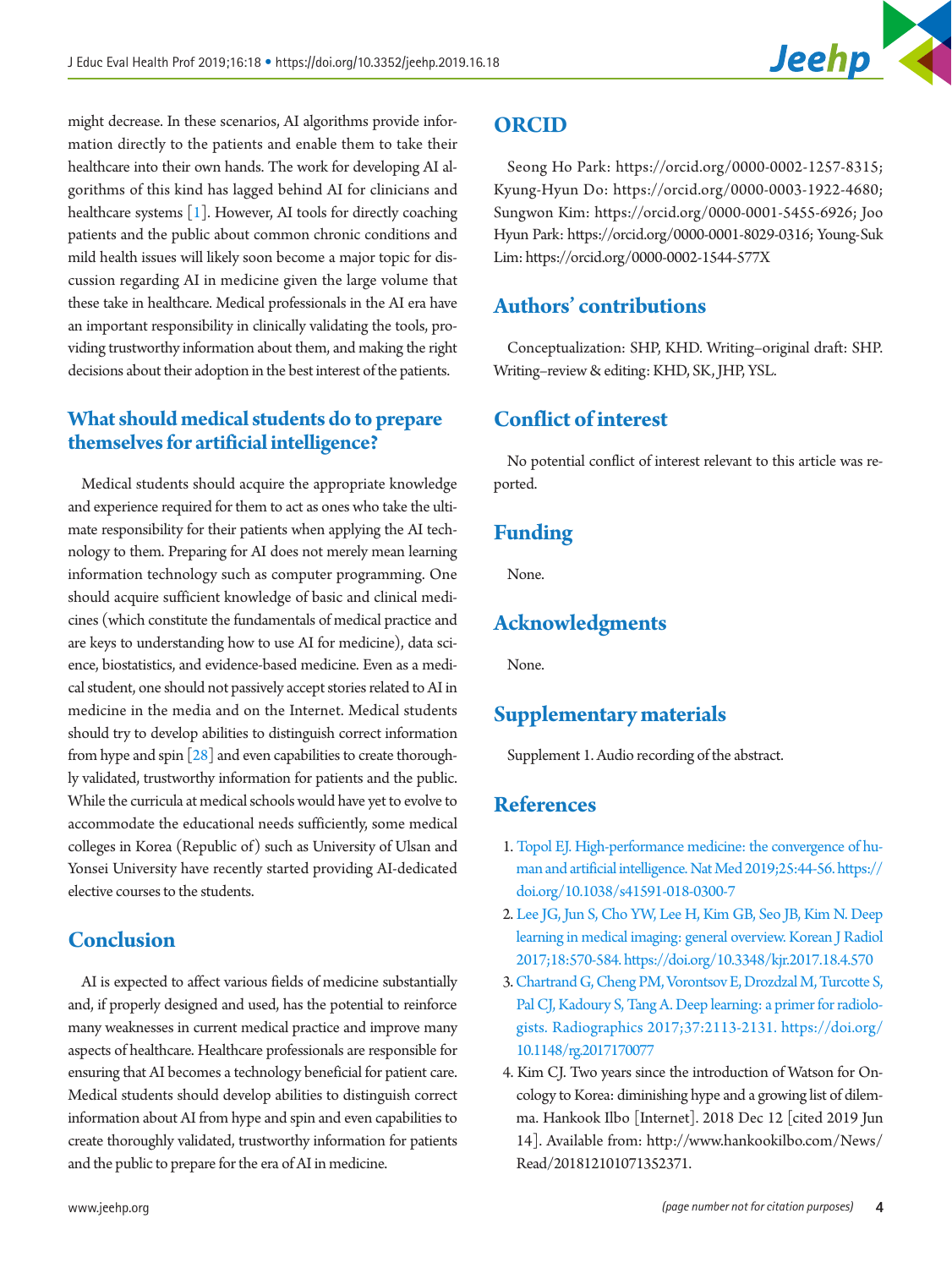- <span id="page-4-0"></span>5. Ross C, Swetlitz I. IBM's Watson supercomputer recommended 'unsafe and incorrect' cancer treatments, internal documents show. Stat News [Internet]. 2018 Jul 25 [cited 2019 Jun 14]. Available from: [https://www.statnews.com/2018/07/25/](https://www.statnews.com/2018/07/25/ibm-watson-recommended-unsafe-incorrect-treatments/) [ibm-watson-recommended-unsafe-incorrect-treatments/.](https://www.statnews.com/2018/07/25/ibm-watson-recommended-unsafe-incorrect-treatments/)
- <span id="page-4-1"></span>6. Kim EY. Is the boiling hype about Watson for Oncology just cooling off? Cheongnyeon Uisa [Internet]. 2019 May 17 [cited 2019 Jun 14]. Available from: [http://www.docdocdoc.co.kr/](http://www.docdocdoc.co.kr/news/articleView.html?idxno=1068354) [news/articleView.html?idxno= 1068354.](http://www.docdocdoc.co.kr/news/articleView.html?idxno=1068354)
- <span id="page-4-2"></span>7. Mulcahy N. Big data bust: MD Anderson-Watson Project dies. Medscape [Internet]. 2017 Feb 22 [cited 2019 Jun 14]. Available from:<https://www.medscape.com/viewarticle/876070>.
- <span id="page-4-3"></span>8. Thomson I. IBM's Watson Health wing left looking poorly after 'massive' layoffs. The Register [Internet]. 2018 May 25 [cited 2019 Jun 14]. Available from: [https://www.theregister.co.](https://www.theregister.co.uk/2018/05/25/ibms_watson_layoffs/) [uk/2018/05/25/ibms\\_watson\\_layoffs/.](https://www.theregister.co.uk/2018/05/25/ibms_watson_layoffs/)
- <span id="page-4-4"></span>9. [Greaves F, Joshi I, Campbell M, Roberts S, Patel N, Powell J.](https://doi.org/10.1016/S0140-6736(18)33129-5) [What is an appropriate level of evidence for a digital health in](https://doi.org/10.1016/S0140-6736(18)33129-5)[tervention? Lancet 2019;392:2665-2667. https://doi.](https://doi.org/10.1016/S0140-6736(18)33129-5) [org/10.1016/S0140-6736\(18\)33129-5](https://doi.org/10.1016/S0140-6736(18)33129-5)
- 10. [Maddox TM, Rumsfeld JS, Payne PRO. Questions for artificial](https://doi.org/10.1001/jama.2018.18932) [intelligence in health care. JAMA 2019;321:31-32. https://doi.](https://doi.org/10.1001/jama.2018.18932) [org/10.1001/jama.2018.18932](https://doi.org/10.1001/jama.2018.18932)
- <span id="page-4-6"></span>11. [Park SH, Do KH, Choi JI, Sim JS, Yang DM, Eo H, Woo H, Lee](https://doi.org/10.5124/jkma.2018.61.12.765)  [JM, Jung SE, Oh JH. Principles for evaluating the clinical imple](https://doi.org/10.5124/jkma.2018.61.12.765)[mentation of novel digital healthcare devices. J Korean Med As](https://doi.org/10.5124/jkma.2018.61.12.765)[soc 2018;61:765-775. https://doi.org/10.5124/jkma.2018.](https://doi.org/10.5124/jkma.2018.61.12.765) [61.12.765](https://doi.org/10.5124/jkma.2018.61.12.765)
- 12. [SFR-IA Group; CERF; French Radiology Community. Artifi](https://doi.org/10.1016/j.diii.2018.10.003)[cial intelligence and medical imaging 2018: French Radiology](https://doi.org/10.1016/j.diii.2018.10.003)  [Community white paper. Diagn Interv Imaging 2018;99:727-](https://doi.org/10.1016/j.diii.2018.10.003) [742. https://doi.org/10.1016/j.diii.2018.10.003](https://doi.org/10.1016/j.diii.2018.10.003)
- <span id="page-4-5"></span>13.[Tang A, Tam R, Cadrin-Chênevert A, Guest W, Chong J, Barfett](https://doi.org/10.1016/j.carj.2018.02.002) [J, Chepelev L, Cairns R, Mitchell JR, Cicero MD, Poudrette](https://doi.org/10.1016/j.carj.2018.02.002)  [MG, Jaremko JL, Reinhold C, Gallix B, Gray B, Geis R; Canadi](https://doi.org/10.1016/j.carj.2018.02.002)[an Association of Radiologists \(CAR\) Artificial Intelligence](https://doi.org/10.1016/j.carj.2018.02.002)  [Working Group. Canadian Association of Radiologists white](https://doi.org/10.1016/j.carj.2018.02.002) [paper on artificial intelligence in radiology. Can Assoc Radiol J](https://doi.org/10.1016/j.carj.2018.02.002) [2018;69:120-135. https://doi.org/10.1016/j.carj.2018.02.002](https://doi.org/10.1016/j.carj.2018.02.002)
- <span id="page-4-7"></span>14. [Parikh RB, Obermeyer Z, Navathe AS. Regulation of predictive](https://doi.org/10.1126/science.aaw0029)  [analytics in medicine. Science 2019;363:810-812. https://doi.](https://doi.org/10.1126/science.aaw0029) [org/10.1126/science.aaw0029](https://doi.org/10.1126/science.aaw0029)
- 15. [Yu KH, Kohane IS. Framing the challenges of artificial intelli](https://doi.org/10.1136/bmjqs-2018-008551)[gence in medicine. BMJ Qual Saf 2019;28:238-241. https://doi.](https://doi.org/10.1136/bmjqs-2018-008551) [org/10.1136/bmjqs-2018-008551](https://doi.org/10.1136/bmjqs-2018-008551)
- <span id="page-4-13"></span>16.[Park SH, Han K. Methodologic guide for evaluating clinical per](https://doi.org/10.1148/radiol.2017171920)[formance and effect of artificial intelligence technology for](https://doi.org/10.1148/radiol.2017171920)

[medical diagnosis and prediction. Radiology 2018;286:800-](https://doi.org/10.1148/radiol.2017171920) [809. https://doi.org/10.1148/radiol.2017171920](https://doi.org/10.1148/radiol.2017171920) 

- <span id="page-4-8"></span>17.[England JR, Cheng PM. Artificial intelligence for medical image](https://doi.org/10.2214/AJR.18.20490)  [analysis: a guide for authors and reviewers. AJR Am J Roentge](https://doi.org/10.2214/AJR.18.20490)[nol 2019;212:513-519. https://doi.org/10.2214/AJR.18.20490](https://doi.org/10.2214/AJR.18.20490)
- <span id="page-4-9"></span>18. [Park SH. Artificial intelligence in medicine: beginner's guide. J](https://doi.org/10.3348/jksr.2018.78.5.301)  [Korean Soc Radiol 2018;78:301-308. https://doi.org/10.3348/](https://doi.org/10.3348/jksr.2018.78.5.301) [jksr.2018.78.5.301](https://doi.org/10.3348/jksr.2018.78.5.301)
- <span id="page-4-10"></span>19. [Park SH, Kim YH, Lee JY, Yoo S, Kim CJ. Ethical challenges re](https://doi.org/10.6087/kcse.164)[garding artificial intelligence in medicine from the perspective](https://doi.org/10.6087/kcse.164)  [of scientific editing and peer review. Sci Ed 2019 Jun 13 \[Epub\].](https://doi.org/10.6087/kcse.164)  <https://doi.org/10.6087/kcse.164>
- <span id="page-4-11"></span>20. [Zech JR, Badgeley MA, Liu M, Costa AB, Titano JJ, Oermann](https://doi.org/10.1371/journal.pmed.1002683)  [EK. Variable generalization performance of a deep learning](https://doi.org/10.1371/journal.pmed.1002683)  [model to detect pneumonia in chest radiographs: a cross-sec](https://doi.org/10.1371/journal.pmed.1002683)[tional study. PLoS Med 2018;15:e1002683. https://doi.org/](https://doi.org/10.1371/journal.pmed.1002683) [10.1371/journal.pmed.1002683](https://doi.org/10.1371/journal.pmed.1002683)
- 21.[Nsoesie EO. Evaluating artificial intelligence applications in clin](https://doi.org/10.1001/jamanetworkopen.2018.2658)[ical settings. JAMA Netw Open 2018;1:e182658. https://doi.](https://doi.org/10.1001/jamanetworkopen.2018.2658) [org/10.1001/jamanetworkopen.2018.2658](https://doi.org/10.1001/jamanetworkopen.2018.2658)
- 22. [Li X, Zhang S, Zhang Q, Wei X, Pan Y, Zhao J, Xin X, Qin C,](https://doi.org/10.1016/S1470-2045(18)30762-9)  [Wang X, Li J, Yang F, Zhao Y, Yang M, Wang Q, Zheng Z, Zheng](https://doi.org/10.1016/S1470-2045(18)30762-9)  [X, Yang X, Whitlow CT, Gurcan MN, Zhang L, Wang X, Pasche](https://doi.org/10.1016/S1470-2045(18)30762-9)  [BC, Gao M, Zhang W, Chen K. Diagnosis of thyroid cancer us](https://doi.org/10.1016/S1470-2045(18)30762-9)[ing deep convolutional neural network models applied to sono](https://doi.org/10.1016/S1470-2045(18)30762-9)[graphic images: a retrospective, multicohort, diagnostic study.](https://doi.org/10.1016/S1470-2045(18)30762-9)  [Lancet Oncol 2019;20:193-201. https://doi.org/10.1016/](https://doi.org/10.1016/S1470-2045(18)30762-9) [S1470-2045\(18\)30762-9](https://doi.org/10.1016/S1470-2045(18)30762-9)
- <span id="page-4-12"></span>23. [Ting DS, Cheung CY, Lim G, Tan GS, Quang ND, Gan A,](https://doi.org/10.1001/jama.2017.18152)  [Hamzah H, Garcia-Franco R, San Yeo IY, Lee SY, Wong EY, Sa](https://doi.org/10.1001/jama.2017.18152)[banayagam C, Baskaran M, Ibrahim F, Tan NC, Finkelstein EA,](https://doi.org/10.1001/jama.2017.18152)  [Lamoureux EL, Wong IY, Bressler NM, Sivaprasad S, Varma R,](https://doi.org/10.1001/jama.2017.18152)  [Jonas JB, He MG, Cheng CY, Cheung GC, Aung T, Hsu W, Lee](https://doi.org/10.1001/jama.2017.18152)  [ML, Wong TY. Development and validation of a deep learning](https://doi.org/10.1001/jama.2017.18152)  [system for diabetic retinopathy and related eye diseases using](https://doi.org/10.1001/jama.2017.18152)  [retinal images from multiethnic populations with diabetes.](https://doi.org/10.1001/jama.2017.18152)  [JAMA 2017;318:2211-2223. https://doi.org/10.1001/jama.](https://doi.org/10.1001/jama.2017.18152) [2017.18152](https://doi.org/10.1001/jama.2017.18152)
- <span id="page-4-14"></span>24.[Kim DW, Jang HY, Kim KW, Shin Y, Park SH. Design character](https://doi.org/10.3348/kjr.2019.0025)[istics of studies reporting the performance of artificial intelli](https://doi.org/10.3348/kjr.2019.0025)[gence algorithms for diagnostic analysis of medical images: re](https://doi.org/10.3348/kjr.2019.0025)[sults from recently published papers. Korean J Radiol](https://doi.org/10.3348/kjr.2019.0025)  [2019;20:405-410. https://doi.org/10.3348/kjr.2019.0025](https://doi.org/10.3348/kjr.2019.0025)
- <span id="page-4-15"></span>25. [AI diagnostics need attention. Nature 2018;555:285. https://](https://doi.org/10.1038/d41586-018-03067-x) [doi.org/10.1038/d41586-018-03067-x](https://doi.org/10.1038/d41586-018-03067-x)
- <span id="page-4-16"></span>26. [The Lancet. Is digital medicine different? Lancet 2018;392:95.](https://doi.org/10.1016/S0140-6736(18)31562-9)  [https://doi.org/10.1016/S0140-6736\(18\)31562-9](https://doi.org/10.1016/S0140-6736(18)31562-9)